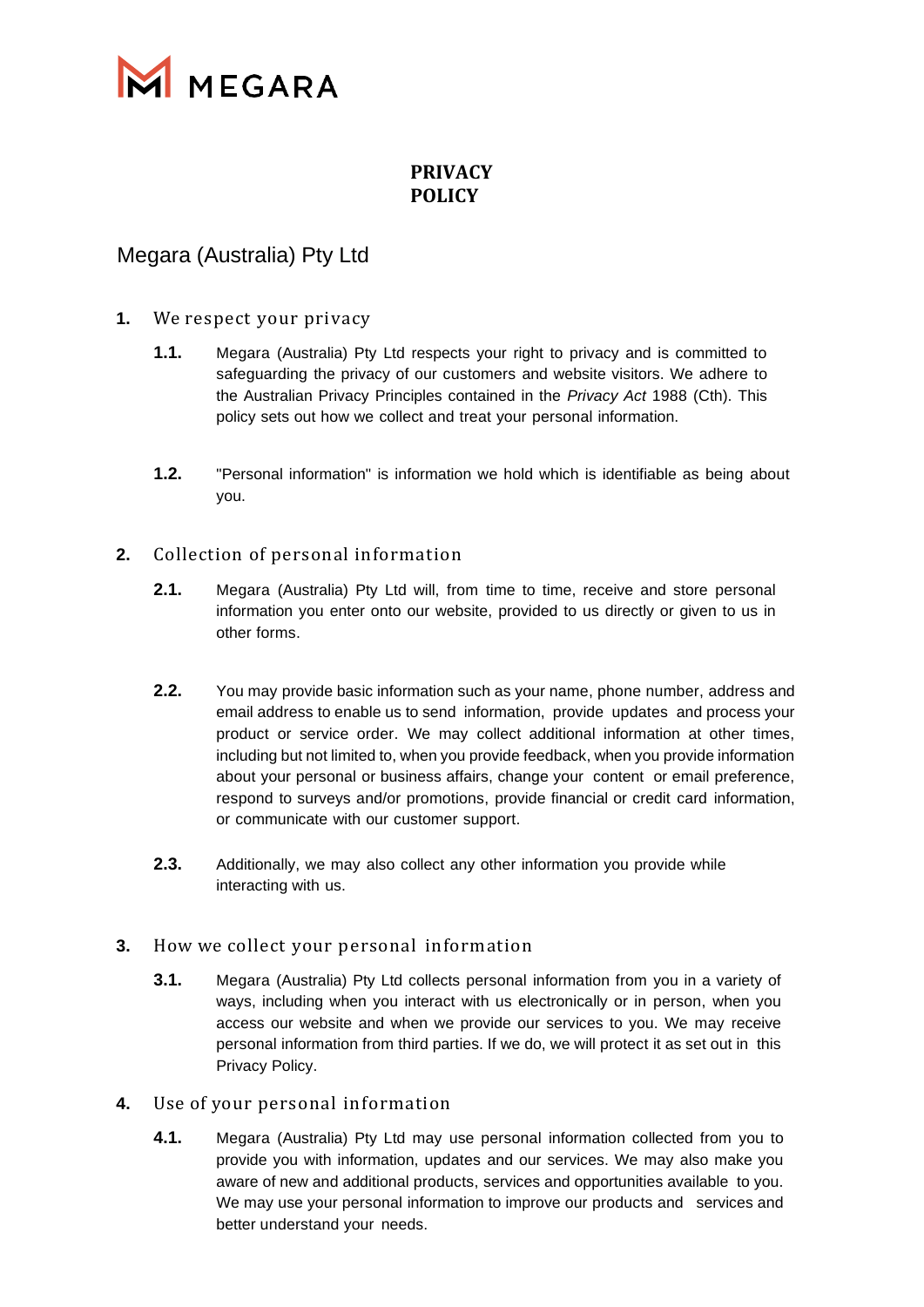**4.2.** Megara (Australia) Pty Ltd may contact you by a variety of measures including, but not limited to telephone, email, sms or mail.

## **5.** Disclosure of your personal information

We may disclose your personal information to any of our employees, officers, insurers, professional advisers, agents, suppliers or subcontractors insofar as reasonably necessary for the purposes set out in this Policy. Personal information is only supplied to a third party when it is required for the delivery of our services.

- **5.1.** We may from time to time need to disclose personal information to comply with a legal requirement, such as a law, regulation, court order, subpoena, warrant, in the course of a legal proceeding or in response to a law enforcement agency request.
- **5.2.** We may also use your personal information to protect the copyright, trademarks, legal rights, property or safety of Megara (Australia) Pty Ltd, [www.megara.com.au,](http://www.megara.com.au/)  its customers or third parties.
- **5.3.** Information that we collect may from time to time be stored, processed in or transferred between parties located in countries outside of Australia.
- **5.4.** If there is a change of control in our business or a sale or transfer of business assets, we reserve the right to transfer to the extent permissible at law our user databases, together with any personal information and non-personal information contained in those databases. This information may be disclosed to a potential purchaser under an agreement to maintain confidentiality. We would seek to only disclose information in good faith and where required by any of the above circumstances.
- **5.5.** By providing us with personal information, you consent to the terms of this Privacy Policy and the types of disclosure covered by this Policy. Where we disclose your personal information to third parties, we will request that the third party follow this Policy regarding handling your personal information.

## **6.** Security of your personal information

- **6.1.** Megara (Australia) Pty Ltd is committed to ensuring that the information you provide to us is secure. In order to prevent unauthorised access or disclosure, we have put in place suitable physical, electronic and managerial procedures to safeguard and secure information and protect it from misuse, interference, loss and unauthorised access, modification and disclosure.
- **6.2.** The transmission and exchange of information is carried out at your own risk. We cannot guarantee the security of any information that you transmit to us, or receive from us. Although we take measures to safeguard against unauthorised disclosures of information, we cannot assure you that personal information that we collect will not be disclosed in a manner that is inconsistent with this Privacy Policy.

## **7.** Access to your personal information

**7.1.** You may request details of personal information that we hold about you in accordance with the provisions of the *Privacy Act* 1988 (Cth). A small administrative fee may be payable for the provision of information. If you would like a copy of the